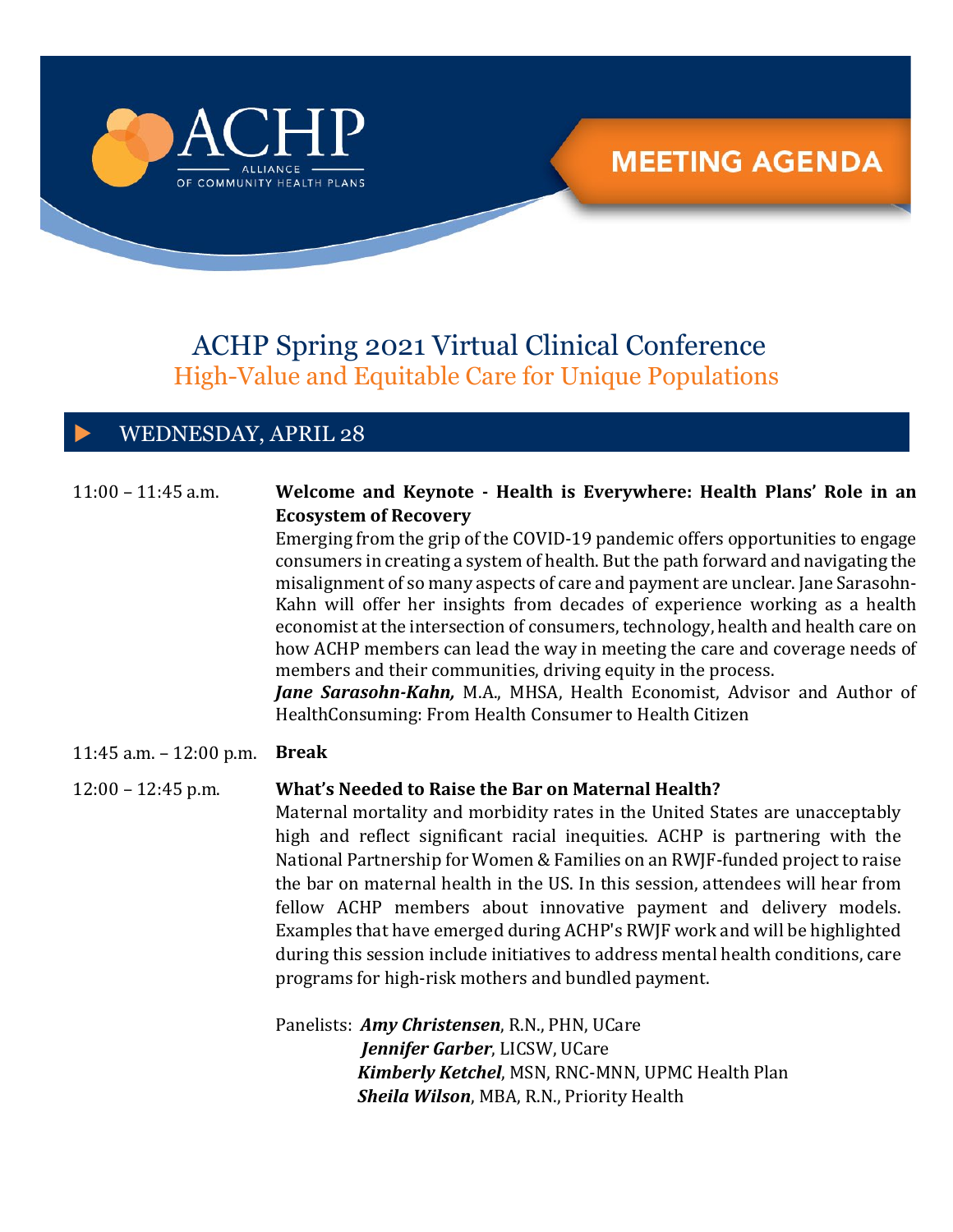#### 12:45 – 1:00 p.m. **Break**

#### 1:00 – 1:45 p.m. **ACHP Members in Alliance with Rural Communities to Address Chronic Disease Risk**

Approximately 57% of the counties served by ACHP members are designated as rural, yet the lessons learned from partnering with the communities in these counties are applicable to all seeking to manage chronic disease risk. This session will highlight the evidence base for and methods of co-design; methods of selecting and engaging community partners; and key steps for implementing co-development methods. Content will be targeted at the rural context but will provide applicable advice and tangible takeaways for all participants.

- *Panelists: Susan Alger,* MSW, LCSW, PacificSource Health Plans  *Michael Fallahkhair,* MPH, Health Resources and Services Administration  *Teresa Hall,* MBA, MHA, SelectHealth  *Elizabeth Hindbjorgen*, M.S., R.N., Sanford Health USD Medical Center
- Moderator: *Debra Moser,* PhD, University of Kentucky

#### $1:45 - 2:00$  p.m. **Break**

2:00 – 2:45 p.m. *Concurrent Sessions*

### **Gray Hair and Exceptional Care: Advancing Support of Seniors with Complex Needs**

This session will explore innovative models for older adults with complex care needs. These models incorporate not only complex multiple chronic conditions but also integrated care including social, functional and behavioral health needs. A brief overview of the shift from traditional institutional care to Home and Community-Based Services will lay the foundation for an exploration of models including the PACE program and various SNPs including C-SNPs, IE-SNPs and D-SNPs. Attention will be paid to the growing crisis of elderly homelessness and the potential role of health plans to address it. The session will conclude with a look towards the future, both limiting factors and opportunities to transform care.

*Cheryl Phillips,* M.D., SNP Alliance

## **A Possible Pill for Rising Drug Prices: Medicare Part D Redesign**

Industry experts predict that the new Congress is planning to address drug pricing during the upcoming legislative sessions. Mostly likely, it will do so by redesigning the Medicare Part D benefit. This session will cover the various options and proposals, implications for ACHP member plans and the feasibility of passage and implementation. Attendees will have time to ask questions of the speaker, a scholar of innovation policy who has written extensively on the topic in Health Affairs.